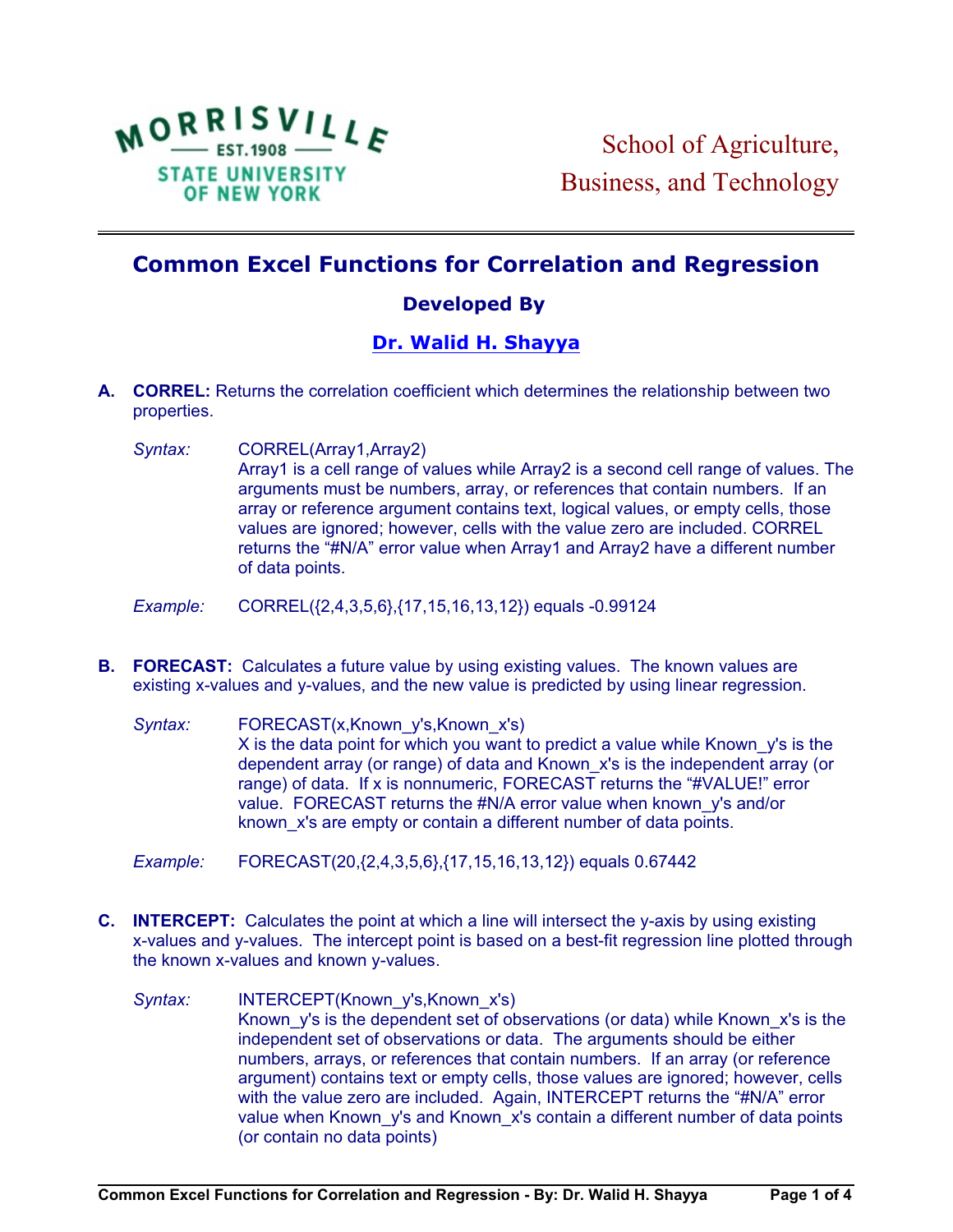*Example:* INTERCEPT({2,4,3,5,6},{17,15,16,13,12}) equals 15.03488

**D.** LINEST: Calculates the statistics for a line by using the "least squares" method to calculate a straight line that best fits your data. LINEST returns an array of values that describes the line. For this reason, it must be entered as an array formula (use the "Help" option in Excel for more information about array formulas).

The equation for the line is:

| $y = mx + b$                 | (for simple regression)   |
|------------------------------|---------------------------|
| $y = m_1x_1 + m_2x_2 +  + b$ | (for multiple regression) |

where the dependent y-value is a function of the independent x-values. The m-values are coefficients corresponding to each x-value, and b is a constant value. The array that LINEST returns is  ${m_n, m_n-1, ..., m_1, b}$ . LINEST can also return additional regression statistics.

*Syntax:* LINEST(Known\_y's,Known\_x's,Const,Stats)

Known y's is the set of y-values you already know in the relationship  $y = mx + b$ . If the array Known y's is in a single column, then each column of Known x's is interpreted as a separate variable. If the array Known y's is in a single row, then each row of known x's is interpreted as a separate variable.

Known x's is an optional set of x-values that you may already know in the relationship  $y = mx + b$ . The array Known x's can include one or more sets of variables. If only one variable is used, Known\_y's and Known\_x's can be ranges of any shape, as long as they have equal dimensions. If more than one variable is used, Known y's must be a range with a height of one row or a width of one column. If Known x's is omitted, it is assumed to be the array  ${1,2,3,...}$  that is the same size as Known\_y's.

Const is a logical value specifying whether to force the constant b to equal 0. If const is TRUE or omitted, b is calculated normally. If Const is FALSE, b is set equal to 0 and the m-values are adjusted to fit  $y = mx$ .

Stats is a logical value specifying whether to return additional regression statistics. If Stats is TRUE, LINEST returns the additional regression statistics, so the returned array is (refer to the following table for the right order)  $\{ {\sf m}_{\sf n}{\sf m}_{\sf n\text{-}1}{\sf,} {\sf m}_{\sf n}{\sf,} {\sf n}_{\sf n}{\sf n}_{\sf n}{\sf s}$ se $\sf_{\sf n\text{-}1}{\sf m}_{\sf n}{\sf s}$ seb;r2,sey;F,df;ssreg,ssresid}

|                |                   | в          |   |                 |                 |     |
|----------------|-------------------|------------|---|-----------------|-----------------|-----|
|                | mn                | $m_{D-1}$  | . | m2              | m <sub>1</sub>  | b   |
| $\overline{2}$ | sen               | $se_{n-1}$ | . | se <sub>2</sub> | se <sub>1</sub> | seb |
| 3              | r2                | sey        |   |                 |                 |     |
| 4              |                   | ₫ŧ         |   |                 |                 |     |
| 5              | <sup>SS</sup> reg | ssresid    |   |                 |                 |     |

In addition to the standard regression statistics that include the regression coefficients and the intercept, the coefficient of determination is of interest and results from setting Stats as True. This parameter is represented by r2 which compares estimated and actual y-values. r2 ranges in value from 0 to 1. If it is 1, there is a perfect correlation in the sample — there is no difference between the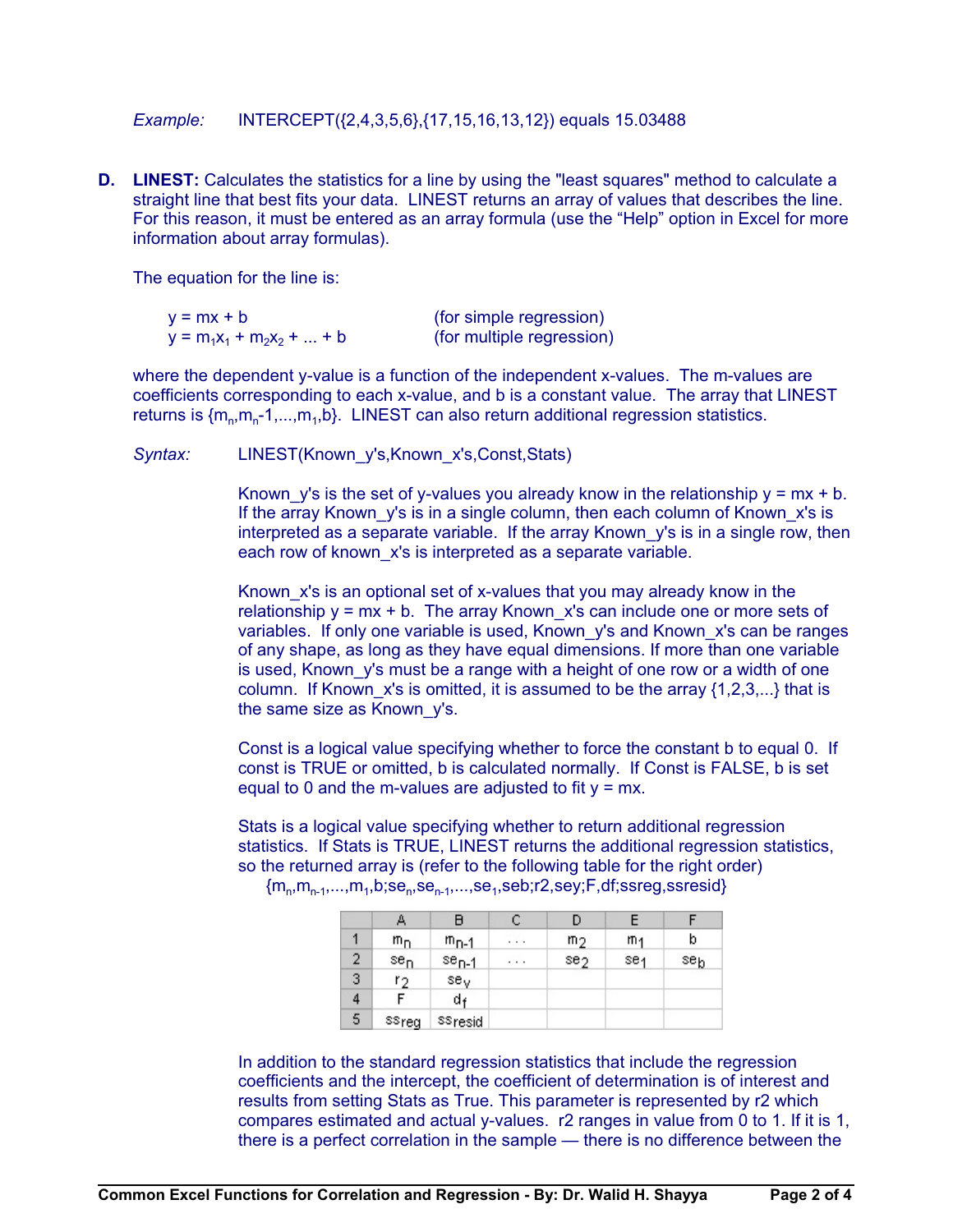estimated y-value and the actual y-value. At the other extreme, if the coefficient of determination is 0, the regression equation is not helpful in predicting a y-value.

If Stats is FALSE or omitted, LINEST returns only the m-coefficients and the constant b

- *Example:* LINEST({2,4,3,5,6},{17,15,16,13,12}) equals {-0.755813953,15.03488372}, with the slope =  $m = -0.755813953$  and y-intercept =  $b = 15.03488372$ . Other examples will be discussed in the class.
- **E. RSQ:** Returns the square of the correlation coefficient through data points in known y's and known x's. The r-squared value can be interpreted as the proportion of the variance in y attributable to the variance in x.
	- *Syntax:* RSQ(Known\_y's,Known\_x's) Known\_y's is an array (or range) of data points while Known\_x's is an array (or range) of data points. The arguments must be either numbers, arrays, or references that contain numbers. If an array or reference argument contains text, or empty cells, those values are ignored; however, cells with the value zero are included. If Known y's and Known x's are empty or have a different number of data points, RSQ returns the "#N/A" error value.
	- *Example:* RSQ({2,4,3,5,6},{17,15,16,13,12}) equals 0.98255814
- **F.** SLOPE: Calculates the slope of the linear regression line through data points in known y's and known x's. The slope is the vertical distance divided by the horizontal distance between any two points on the line, which is the rate of change along the regression line.
	- *Syntax:* SLOPE(Known\_y's,Known\_x's) Known y's is an array (or cell range) of numeric dependent data points while Known x's is the set of independent data points. The arguments must be either numbers, arrays, or references that contain numbers. If an array or reference argument contains text, logical values, or empty cells, those values are ignored; however, cells with the value zero are included. If Known y's and Known x's are empty or have a different number of data points, SLOPE returns the "#N/A" error value.

*Example:* SLOPE({2,4,3,5,6},{17,15,16,13,12}) equals -0.755813953

- **G. TREND:** Returns values along a linear trend after it fits a straight line (using the method of least squares) through the arrays known y's and known x's. It returns the y-values along that line for the array of new\_x's that you specify.
	- *Syntax:* TREND(Known\_y's,Known\_x's,New\_x's,Const) Known y's is the set of y-values you already know in the relationship  $y = mx + b$ while Known x's is an optional set of x-values that you may already know in the same relationship. If the array Known y's is in a single column, then each column of Known\_x's is interpreted as a separate variable. If the array Known, y's is in a single row, then each row of Known, x's is interpreted as a separate variable. The array Known x's can include one or more sets of